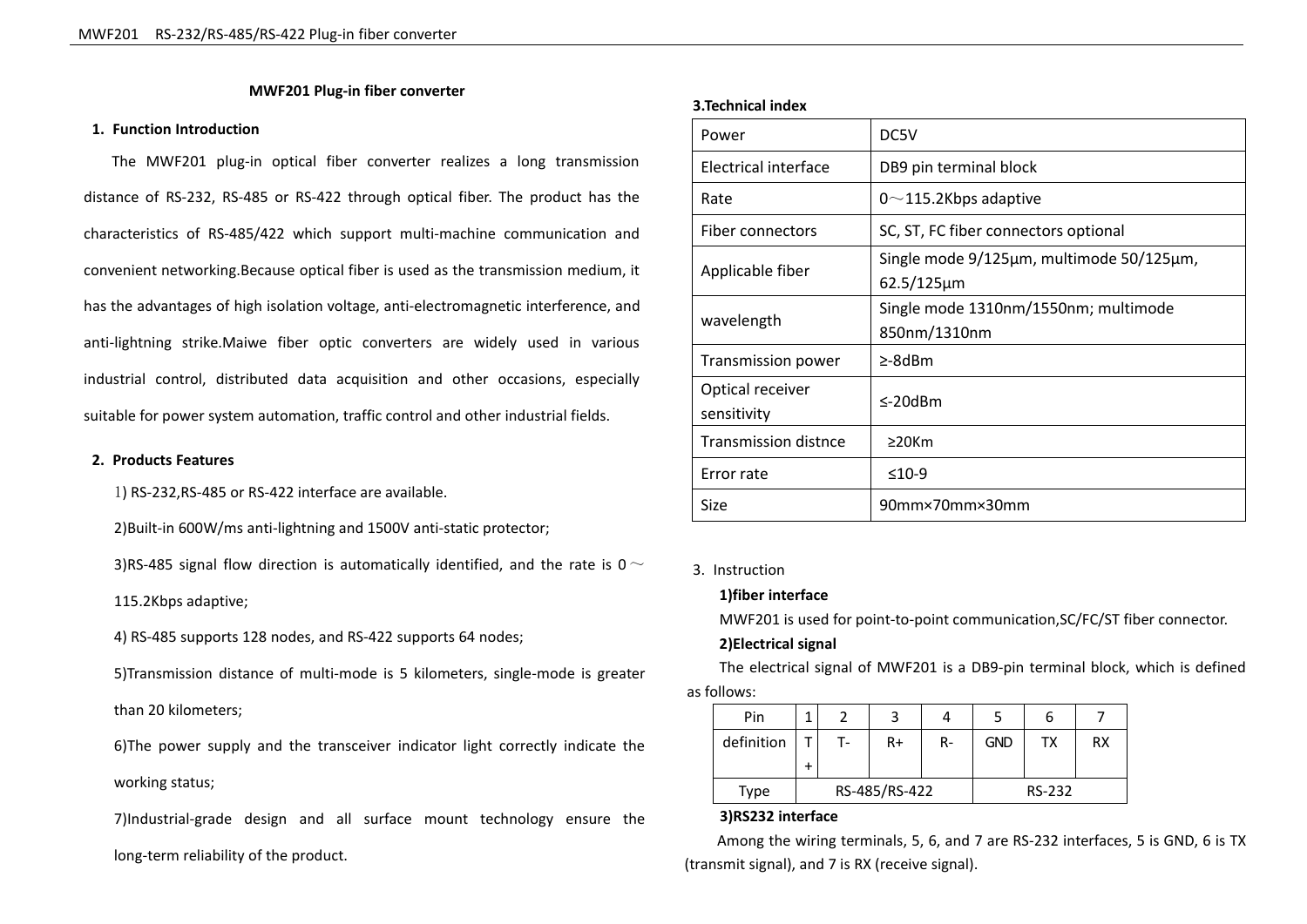## **4)RS485/422 interface**

The converter RS-485/422 interface automatically adapts.When used as an RS-485 interface, only three terminals 1, 2, and 5 are used, 1 is A+, 2 is B-, and 5 is GND.<br>When used as an RS-422 interface, pins 1, 2, 3, 4, and 5 are used. 1 is T+, 2 is T-,

3 is  $R+$ , 4 is  $R-$ , and 5 is GND.

# **5) Grounded**

RS-485 (or RS-422) communication is recommended to be connected to GND, because RS-485 (or RS-422) communication requires that the potential difference between the two communication parties is less than 12V, and RS-485 is connected to 3 wires (A+, B-, GND), RS-422 is connected to 5 wires (TX+, TX-, RX+, RX-, GND), the signal ground wire is connected but do not connect to the ground.

#### **6)Indicators**

The MWF201 fiber optic converter provides three indicator lights, POW is the power indicator, TX indicates that there is data sent from the converter, and RX indicates that the converter receives external data.

### **5.Notes**

1)This product is a precision equipment, so it should be kept away from moisture

2)When the equipment is not connected to the optical fiber, the optical port should be equipped with a protective cover.

6. Quality warranty

1)This product is damaged due to normal use, and it can be replaced within one year;

2) This product provides a five-year warranty service.

# **Transceiver rack platform**

## 1.Product description

The fiber optic transceiver rack is a 2U fiber optic transceiver system with centralized management. The entire rack can be inserted into 16 optical fiber transceiver modules and 1 network management module (network management card is optional), each module can be used independently, different types of transceiver modules can be inserted in the same rack and work at the same time. The optical fiber transceiver rack adopts communication isolation technology to completely separate the system power supply from the transceiver module, ensuring the reliability of the entire system.

# **2.Products features**

1)2U19-inch standard rack, which can be directly installed in the chassis, which is convenient for unified management and maintenance;

2)The network management optical fiber transceiver module supports hot swap; 3)Sixteen module slots can be inserted into 16 optical transceiver modules 4)Real-time monitoring of the power supply with full intelligence (display, alarm, self-recovery), modular power supply design, easy maintenance, good shielding, and prevent the electromagnetic signal generated by the power supply from interfering with the normal operation of the module group

5)It can monitor each optical fiber transceiver module, power supply module and fan;

6) Dual power supply hot backup, AC220V/DC48V power supply is optional.